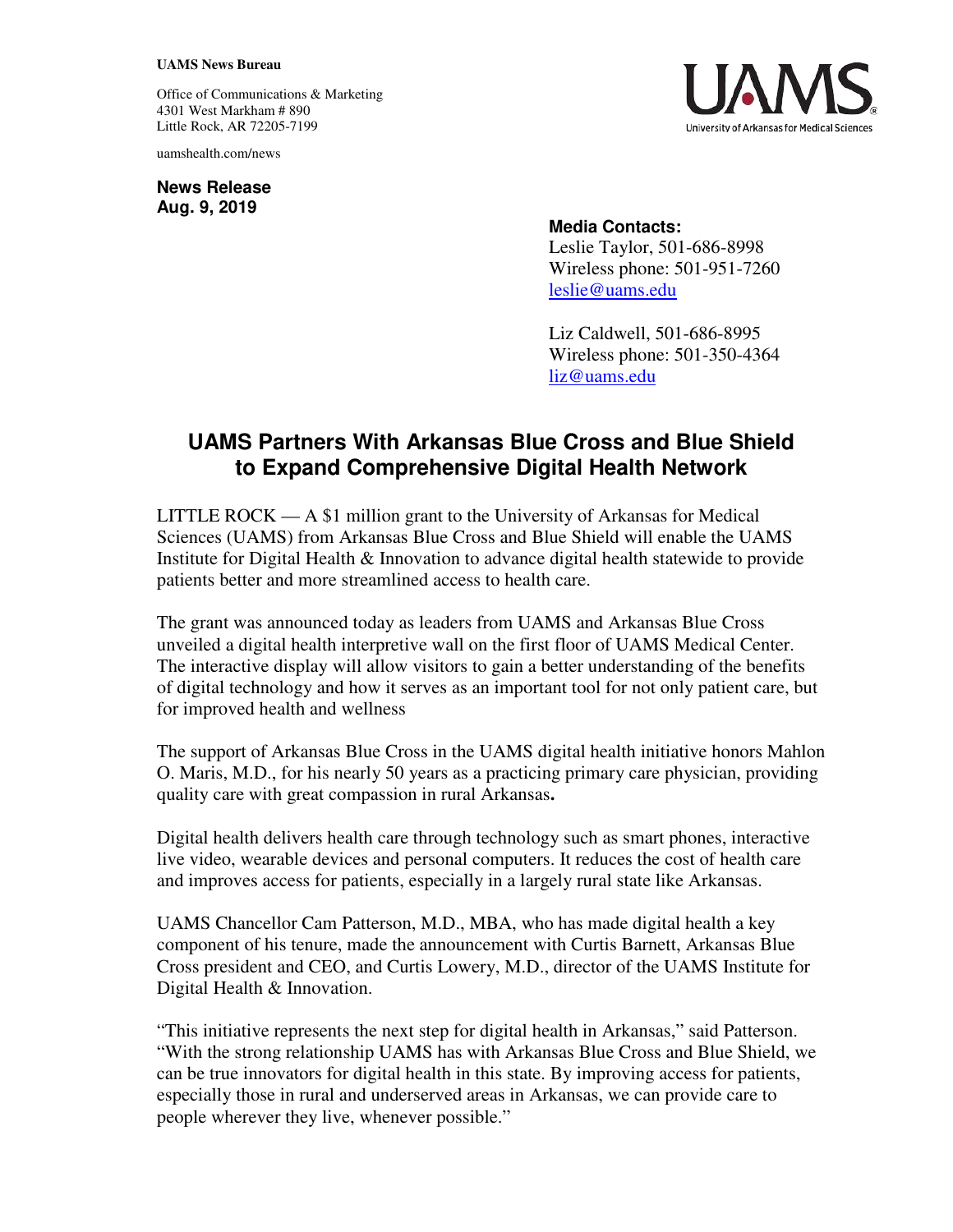"Health care in Arkansas, and throughout the United States and beyond, is experiencing amazing advances in technology and innovation, but we also see huge disparity as to who can access and afford health care, especially in rural areas," said Barnett. "Arkansas Blue Cross and Blue Shield believes care innovations, including digital health, can help all Arkansans live healthier lives.

"We are proud to support this initiative and especially pleased that it honors Dr. Maris, an Arkansas Blue Cross board member whose service, leadership, knowledge and experience has helped guide our company's efforts to assist in shaping the future of health care in Arkansas."

Lowery has nurtured digital health applications in Arkansas over the last 30 years, culminating in creation this year of the Institute for Digital Health & Innovation. The institute already connects many hospitals and clinics across the state through interactive video to provide care for high-risk pregnancy, stroke and other health needs.

"With this investment from Arkansas Blue Cross we can accelerate using digital technology to integrate patient care into people's daily lives," he said. "UAMS is developing a revolutionary infrastructure atop existing clinical, educational and research areas to support digital urgent care and triage, as well as digital primary and specialized care. By connecting digitally, we can communicate better and reduce costs."

The first phase of the plan will focus on urgent care. Patients will be able to consult with a medical professional by phone or live video on their phone to determine whether they need immediate care and how to obtain follow-up care. A digital provider will be able to treat significantly more patients and can treat patients throughout the state.

Phase Two will develop ways to provide primary care and certain specialized care, such as gynecology, ophthalmology, gastroenterology, oncology and orthopaedics.

The services should be available for the public in early 2021, allowing UAMS time to establish the technology infrastructure and training programs necessary for a full digital interprofessional education and health care delivery center.

None of that would be possible without the critically important \$1 million investment from Arkansas Blue Cross, which has long supported UAMS programs.

Since the institute's inception in February, it has been distributing software and technology to patients so they can take part in live video consultations 24 hours a day, seven days a week with physicians and other health care professionals.

At least 64% of patients use a digital device to manage health, and 66% of millennials are interested in managing their health on mobile devices, according to 2017 surveys.

The institute can expand on existing relationships between UAMS and rural hospitals to provide access to medical specialties that aren't in those communities. Increased access to specialists can reduce health care costs by reducing the need to transfer patients from rural hospitals to larger medical centers such as UAMS where those specialists often are more commonly practicing.

These changes will help move toward compensating providers for positive health outcomes rather than the now predominant, fee-for-service model. This will result in